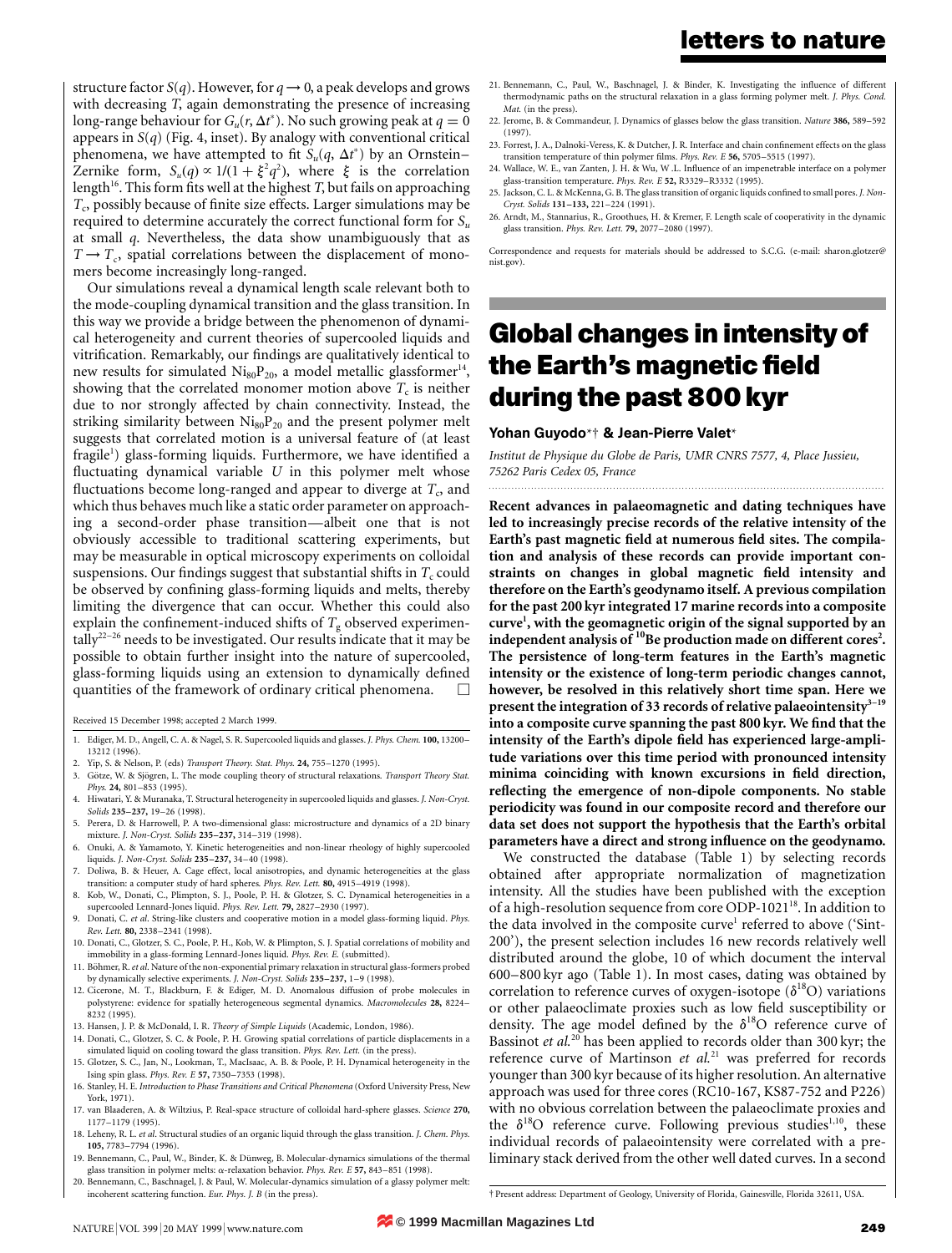## **letters to nature**

| Table 1 Records involved in the construction of Sint-800 |                       |                        |                                           |                            |                                 |                                                                                 |                        |                |
|----------------------------------------------------------|-----------------------|------------------------|-------------------------------------------|----------------------------|---------------------------------|---------------------------------------------------------------------------------|------------------------|----------------|
| Record                                                   | Lat.<br>$(^{\circ}N)$ | Long.<br>$(^{\circ}E)$ | Sed. rate<br>$\text{cm}\,\text{kyr}^{-1}$ | Normalization<br>parameter | Other coherent<br>normalization | Dating                                                                          | Interval used<br>(kyr) | Ref.           |
| Set no.1                                                 |                       |                        |                                           |                            |                                 |                                                                                 |                        |                |
| KET82-51                                                 | 39                    | 14                     | 6.2                                       | $\chi$                     | ARM, SIRM                       | Corr. with KET8004 + tephra.                                                    | $10 - 90$              | Э              |
| MD84-629                                                 | 36                    | 33                     | 11.6                                      | $\chi$                     | ARM, SIRM                       | $\delta^{18}O$ + tephra.                                                        | $20 - 60$              | 3              |
| DFD87-707                                                | 40                    | 13                     | 10.4                                      | $\chi$                     | ARM, SIRM                       | Corr. with KET8004 + tephra.                                                    | $10 - 60$              | 3              |
| MD85-668                                                 | $-1$                  | 46                     | 6.2                                       | <b>ARM</b>                 | $x$ , IRM                       | $\delta^{18}$ O                                                                 | $20 - 140$             |                |
| MD85-669                                                 | $\overline{c}$        | 47                     | 5.3                                       | <b>ARM</b>                 | $x$ , IRM                       | $x$ corr, with MD668                                                            | $20 - 140$             |                |
| MD85-674                                                 | 3                     | 50                     | 10.9                                      | <b>ARM</b>                 | $x$ , IRM                       | $x$ corr, with MD668                                                            | $20 - 140$             |                |
| ERDC113P                                                 | $\overline{c}$        | 159                    | 1.2                                       | $\chi$                     |                                 | $\delta^{18}$ O                                                                 | $10 - 360$             | 5,6            |
| NGC <sub>29</sub>                                        | $\overline{4}$        | 136                    | 2.4                                       | <b>ARM</b>                 | $\chi$                          | $x$ correlated with NP5                                                         | $0 - 190$              | 7              |
| NGC <sub>26</sub>                                        | $\overline{c}$        | 135                    | 3.7                                       | <b>ARM</b>                 | $\chi$                          | $x$ correlated with NP5                                                         | $0 - 120$              |                |
| NGC <sub>16</sub>                                        | $\overline{c}$        | 135                    | 3.7                                       | <b>ARM</b>                 |                                 | $x$ correlated with NP5                                                         | $0 - 190$              |                |
| NP7                                                      |                       | 138                    | 2.0                                       | <b>ARM</b>                 | $\chi$                          | $x$ correlated with NP5                                                         | $10 - 200$             | $\overline{7}$ |
| NP <sub>5</sub>                                          |                       | 136                    | 3.7                                       | <b>ARM</b>                 | $\chi$                          | $\delta^{18}$ O                                                                 | $10 - 200$             | $\overline{7}$ |
| SU92-18                                                  | 37                    | $-27$                  | 3.5                                       | <b>ARM</b>                 | $\chi$                          | $\delta^{18}$ O                                                                 | $0 - 280$              | 8              |
|                                                          | 37                    | $-27$                  |                                           |                            | $x$ , SIRM                      |                                                                                 |                        |                |
| SU92-19<br>ODP-768A                                      |                       |                        | 3.2                                       | <b>ARM</b>                 | $x$ , SIRM                      | Reflectance + $\chi$ correlated with SU92-18<br>$\delta^{18}O$ + AMS radiocarb. | $0 - 280$              | 8<br>9         |
|                                                          | 8                     | 121                    | 9                                         | $\chi$                     | ARM, IRM                        |                                                                                 | $10 - 90$              |                |
| <b>ODP-768B</b>                                          | 8                     | 121                    | 10                                        | $\chi$                     | ARM. IRM                        | $\delta^{18}O$ + AMS radiocarb.                                                 | $10 - 130$             | 9              |
| ODP-769B                                                 | 8                     | 121                    | 8.2                                       | $\chi$                     | ARM, IRM                        | $\delta^{18}O$ + AMS radiocarb.                                                 | $10 - 160$             | 9              |
| P012                                                     | 58                    | $-47$                  | 10                                        | <b>IRM</b>                 | $x$ . ARM                       | $\delta^{18}O$ + AMS radiocarb. + calib. Sint-200                               | $10 - 180$             | 10             |
| P013                                                     | 58                    | $-48$                  | $10 - 30$                                 | <b>IRM</b>                 | $x$ , ARM                       | $\delta^{18}O$ + AMS radiocarb. + calib. Sint-200                               | $10 - 220$             | 10             |
| P094                                                     | 50                    | $-45$                  | 10                                        | <b>IRM</b>                 | $x$ , ARM                       | $\delta^{18}O$ + AMS radiocarb. + calib. Sint-200                               | $0 - 110$              | 10             |
| Set no. 2                                                |                       |                        |                                           |                            |                                 |                                                                                 |                        |                |
| ODP-983                                                  | 60                    | $-24$                  | 10.4                                      | <b>IRM</b>                 | $x$ , ARM                       | $\delta^{18}$ O                                                                 | $0 - 725$              | 11             |
| <b>ODP-984</b>                                           | 61                    | $-24$                  | 12.6                                      | <b>IRM</b>                 | $x$ , ARM                       | $\delta^{18}$ O                                                                 | $0 - 450$              | 11             |
| KS87-752                                                 | $-38$                 | $-38$                  | 2.4                                       | <b>ARM</b>                 | $\chi$                          | $x$ corr. with ODP940                                                           | $310 - 800$            | 12             |
| ODP769                                                   | 9                     | 121                    | 13                                        | $\chi$                     | ARM. IRM                        | $\delta^{18}$ O                                                                 | 200-800                | 13             |
| <b>NP35</b>                                              | $\Delta$              | 141                    | $\overline{1}$                            | <b>ARM</b>                 | <b>IRM</b>                      | $\delta^{18}$ O                                                                 | $130 - 700$            | 14             |
| RNDB75P                                                  | $\overline{c}$        | 160                    | 1.5                                       | <b>IRM</b>                 | $x$ , ARM                       | $\delta^{18}$ O                                                                 | $120 - 670$            | 6              |
| MD940                                                    | $-6$                  | 61                     | 1.3                                       | <b>ARM</b>                 | $x$ , IRM                       | $x$ corr. with ODP709                                                           | $100 - 800$            | 15             |
| ODP851                                                   | $\overline{c}$        | $-110$                 | 1.8                                       | <b>ARM</b>                 | $x$ , IRM                       | GRAPE, astro. calib.                                                            | $30 - 800$             | 16, 17         |
| P226                                                     | 3                     | $-169$                 | 0.6                                       | <b>ARM</b>                 | <b>IRM</b>                      | <b>B/M</b> reversal                                                             | $40 - 780$             | 14             |
| ODP1021                                                  | 40                    | $-128$                 | 3.7                                       | $\chi$                     | <b>ARM</b>                      | $x$ , astro. calib.                                                             | $10 - 800$             | 18             |
| NGC38                                                    | $-15$                 | $-175$                 | $\mathbf{1}$                              | <b>ARM</b>                 | <b>IRM</b>                      | $\delta^{18}O$                                                                  | $10 - 400$             | 14             |
| RC10-167                                                 | 33                    | $-150$                 | 2.1                                       | ARM                        |                                 | B/M reversal                                                                    | $0 - 800$              | 19             |
| NGC <sub>36</sub>                                        |                       | 160                    |                                           | <b>ARM</b>                 | <b>IRM</b>                      | $\delta^{18}$                                                                   | $0 - 550$              | 14             |
|                                                          |                       |                        |                                           |                            |                                 |                                                                                 |                        |                |

 $_\text{\text{\tiny{X}}}$ , magnetic susceptibility; ARM, anhysteretic remanent magnetization; IRM, isothermal remanent magnetization.

Data available as Supplementary Information.

step, the age models were applied to the susceptibility records and subsequently refined with respect to the  $\delta^{18}O$  reference curve. This procedure increased the quality of the correlation by a factor of two. All the records have been linearly interpolated every 1 kyr before calculation of the stack.

Palaeointensity variations can be extracted from natural remanent magnetization (NRM) after normalization of the intensity by an appropriate magnetic parameter which activates the same magnetic fraction as that which carries the NRM. However, various magnetic parameters and different magnetization levels have been





Figure 1 Synthetic record (Sint-800) with its standard error obtained from the stack of 33 records of palaeointensity. The upper part of the figure gives the number of records within successive time intervals. All the records have been dated with a common timescale and normalized (see text). The curve has been calibrated over the past 40 kyr in terms of virtual axial dipole moments (VADMs) using averaged volcanic data (open circles) over 5-kyr intervals (correlation coefficient, $r = 0.7$ ). The horizontal dashed line corresponds to the critical value of intensity below which directional excursions have been observed (Langereis *et al.*25). Other dips of lower amplitude coincide also with excursions reported from marine sediments.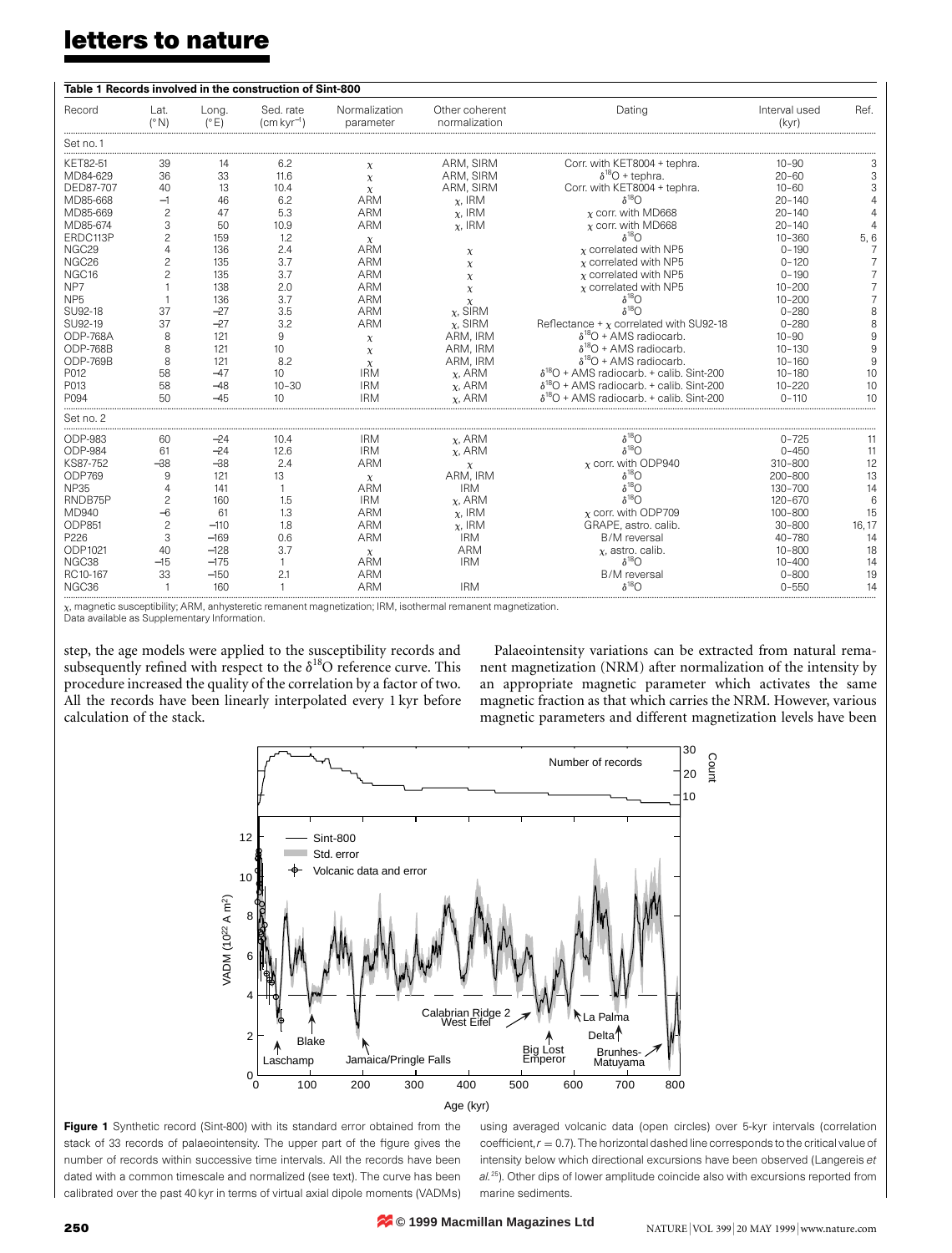### **letters to nature**



**Figure 2** Tests of our synthetic record, Sint-800. Shown are results of a bootstrap process aimed at identifying drawings of 33 different composite records that show significant deviations from Sint-800. Each plot corresponds to the divergence between Sint-800 and another composite calculated after removing one record from the database. No outlier can be identified.

used by authors. Integration of the records on a common scale can therefore only be done after division of the intensities by their mean value over the entire time interval. This simple procedure accounts also for the latitudinal dependence of the dipole field intensity. As the average geomagnetic field was probably different over different periods, this normalization should be done over the same time interval for all the records. Unfortunately, no time interval is common to the entire data set which was thus split into two different groups. Records from the first group (Table 1) are younger than 350 kyr and they were normalized to unity over the interval 24–56 kyr ago. The interval 312–398 kyr ago was used for the second group. Subsequently, two independent stacks were constructed and compared over the common interval 0–350 kyr. Final integration of the two data sets was obtained after correcting the records of the first group by a factor 0.84, which corresponds to the ratio between the two averaged values.

In Fig. 1 we show our composite record 'Sint-800' and the associated standard error obtained after stacking all the data. In the same figure are plotted also the number of records involved over each successive time interval. The stability of the results has been tested by a bootstrap technique similar to that used for Sint-200. No significant discrepancy was observed between the stacks performed from 33 successive calculations. Deviations between Sint-800 and each successive drawing (after smoothing with a 50-kyr-long moving window to slightly reduce the resolution) lie within the limits imposed by the  $2\sigma$  standard deviation (Fig. 2) and confirm the absence of significant outliers. We also note that the sharpness of the distribution is related to the number of records. Thus, some refinement (mainly a reduction of the uncertainties) would be produced by incorporation of future records covering the interval 500–800 kyr ago. Conversion into virtual axial dipole moments (VADMs) were done using volcanic records of absolute palaeointensity. Volcanic data must be averaged out over finite time intervals in order to eliminate the contribution of the non-dipole field. Only the period  $0-40$  kyr ago<sup>22</sup> is sufficiently documented to allow this. According to this calibration, the highest intensities culminate at about  $9 \times 10^{22}$  A m<sup>2</sup> and the time-averaged field value during the Brunhes chron was  $(6.0 \pm 1.5) \times 10^{22}$  A m<sup>2</sup>.

One characteristic of Sint-800 (Fig. 1) is that many intensity lows occurred during the past 800 kyr. Sint-800 was constructed from world-wide marine records with a resolution that does not exceed 3–5 kyr and is thus sensitive to the variations of the axial dipole moment. A simple condition for the occurrence of excursions $^{23,24}$  is that the dipole field remains abnormally low so that non-dipole



Figure 3 Spectral analysis of Sint-800 using the Blackman-Tukey method with a Bartless window. **a, b,** Power spectra of the  $\delta^{18}O$  curve<sup>20</sup> (a) and Sint-800 (b). Analyses have been performed over different time intervals (to explore the stability of the results). There is no stationarity or periodicity emerging from the palaeointensity variations. c, Coherence function between Sint-800 and ODP Site 983 (ref. 11). The calculations involve the entire 0–700 kyr interval common to the two curves and then only the 0–400 kyr interval which incorporates more records.

effects become dominant. We referred to the analysis of the short events by Langereis *et al.*<sup>25</sup> to select all the excursions that have been previously reported from both sedimentary and volcanic records. To those we added the discovery<sup>26</sup> of a large field excursion data at 595  $\pm$  14 kyr ago from a volcanic sequence at La Palma. All these events coincide with periods of significant intensity drops (Fig. 1) and occur below a critical field of  $\sim$ 4  $\times$  10<sup>22</sup> A m<sup>2</sup>, that is, less than 50% of the present-day field. In fact, a reduction of the present-day dipole intensity by this amount would induce the emergence of non-dipole components at many locations<sup>25,27</sup>. Other excursions reported from marine sediments<sup>23,25,27</sup> are synchronous with dips of lower amplitude. There is no correlation between these intensity dips and cold climate events, although such a correlation has been suggested $28$ .

The possibility that the geomagnetic field variations would be modulated by the Earth's orbital parameters has been suggested by